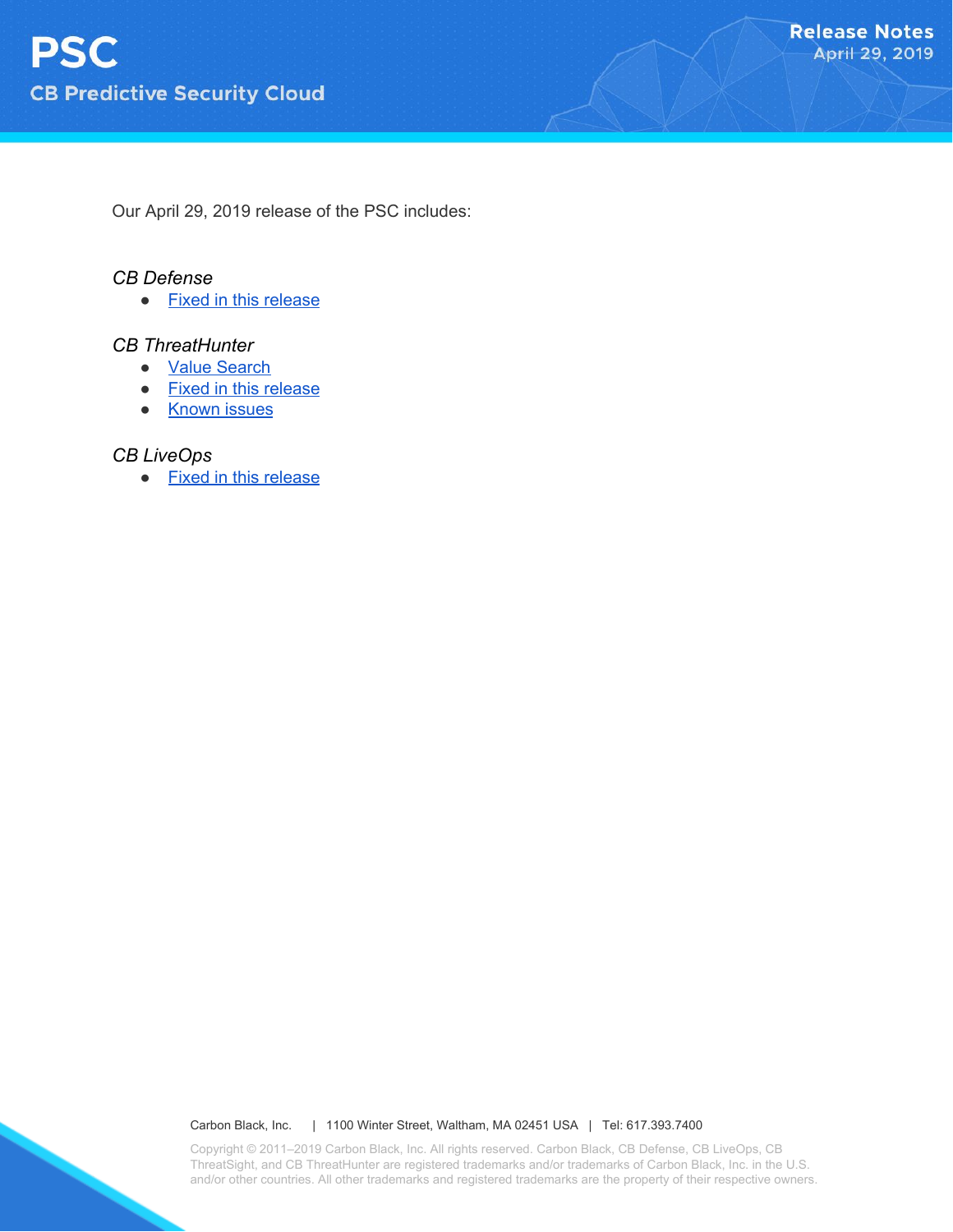## **Carbon Black.**

# **CB Defense**

### <span id="page-1-0"></span>Fixed in this release

| <b>Issue ID</b> | <b>Description</b>                                                                             |
|-----------------|------------------------------------------------------------------------------------------------|
|                 | DSER-15073 Fixed an issue where, after resetting 2FA, the QR scan screen was not<br>appearing. |

# **CB ThreatHunter**

### <span id="page-1-1"></span>Value search

*Note: this feature was documented as "coming soon" in the March 2019 Release Notes.*

- For many search fields, you can now search without having to specify the field name; for example, searching for "chrome.exe" previously returned an error, but now searches across all fields where a filename is relevant.
- Fields include all fields with "process", "proc", "reputation" and "hash" in their name, netconn\_ipv4, netconn\_ipv6, TTP, sensor\_action and crossproc\_action.
- This capability is available in both **Investigate** and **Process Analyze** search.

#### *Previously*:

#### **INVESTIGATE**

**O** chrome.exe

A field was given without a corresponding value. Your query is invalid. Ensure a value is included and slashes, colons, and spaces are manually escaped.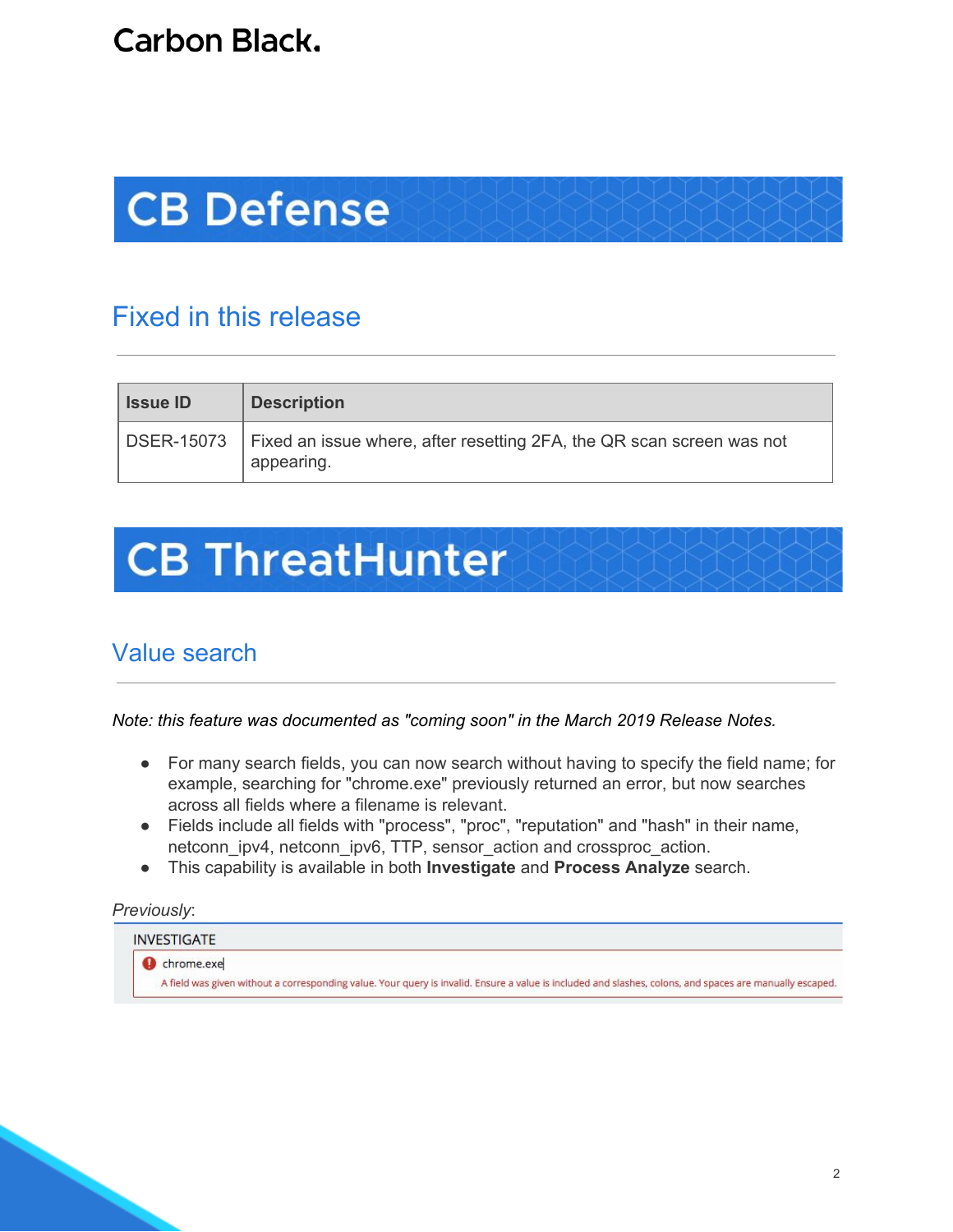# **Carbon Black.**

| Now:                                                                |             |                                           |
|---------------------------------------------------------------------|-------------|-------------------------------------------|
| <b>INVESTIGATE</b>                                                  |             |                                           |
| chrome.exe                                                          |             |                                           |
| 9704 results Showing 543. Refine search to view additional results. |             |                                           |
| <b>FILTERS</b>                                                      | $Clear \ll$ | <b>PROCESS</b>                            |
| <b>Process</b>                                                      |             |                                           |
| Q Search                                                            |             | chrome.exe<br>c:\program files (x86)\goog |
| e\application\chrome.exe                                            | 98.0%       | le\chrome\application\chr<br>ome.exe      |
| \update\googleupdate.exe                                            | 0.4%        |                                           |
| c:\windows\explorer.exe                                             | 0.3%        | chrome.exe                                |
| ows\system32\svchost.exe                                            | 0.2%        | c:\program files (x86)\goog               |
| <b>SYSTEM</b>                                                       | 0.296       | le\chrome\application\chr<br>ome.exe      |
| ows\system32\taskmgr.exe                                            | 0.2%        |                                           |

## <span id="page-2-0"></span>Fixed in this release

| <b>Issue ID</b>   | <b>Description</b>                                                                                                                 |
|-------------------|------------------------------------------------------------------------------------------------------------------------------------|
| <b>DSER-12783</b> | (Unknown) in Investigate results is ambiguous and has been replaced with<br>"---" to designate that no event counts are available. |
| <b>DSER-13205</b> | Watchlists and Investigate pages never stop requesting search results.                                                             |
| <b>DSER-13337</b> | Threat Report was deleted but still appeared in the Watchlist Details API<br>response.                                             |
| <b>DSER-14091</b> | Syntax highlighted mis-highlights; for example, "OR" in REP IGNORE in<br>Investigate search bar.                                   |
| <b>DSER-14586</b> | Red error toast message in <b>Investigate</b> page after API returns partial<br>results and stops retrying.                        |
| <b>DSER-14731</b> | Watchlist Description field is required by API but not in the Watchlist<br>pages UI.                                               |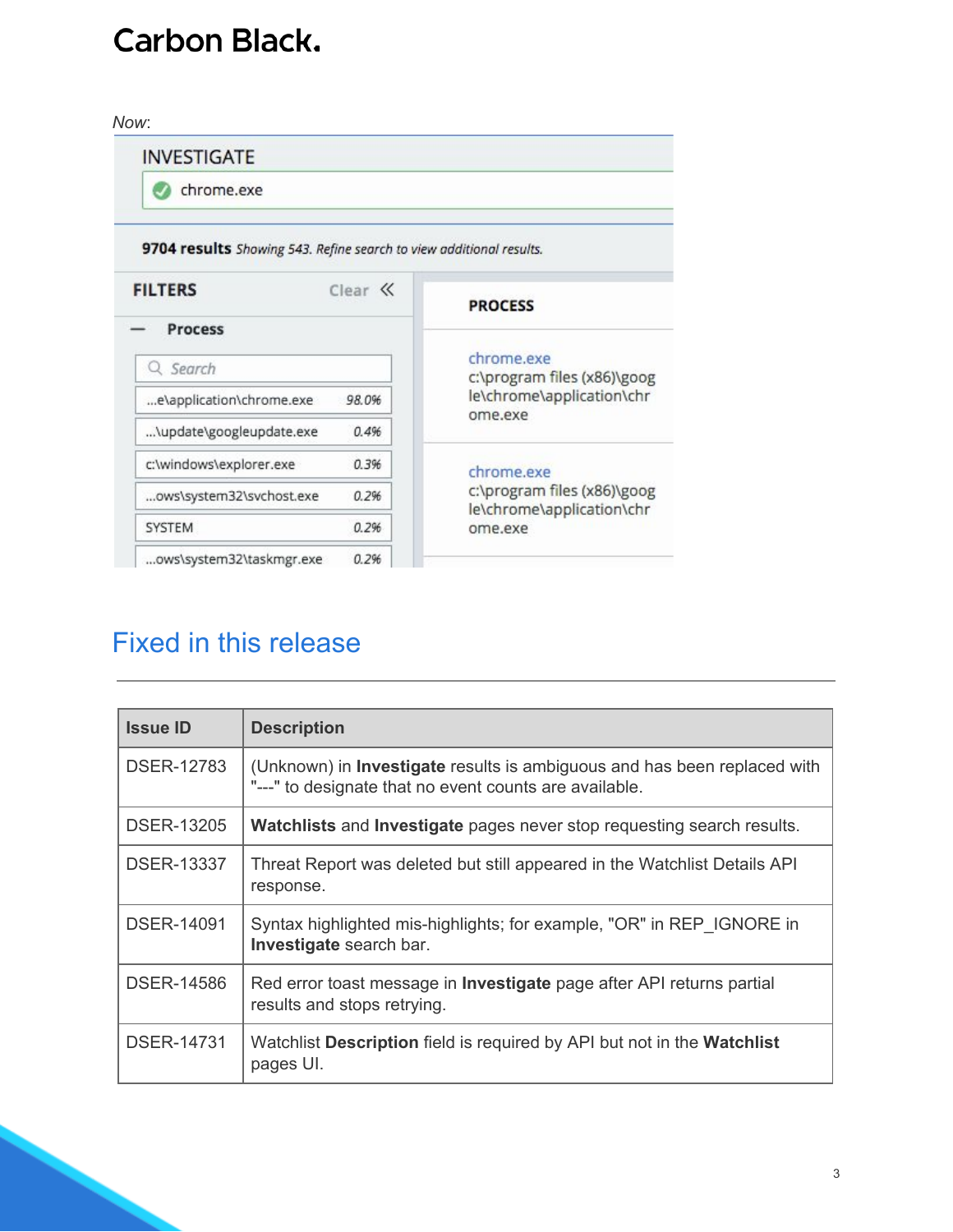| DSER-14831   Adding IOC to existing Report via <b>Investigate</b> page replaces existing IOC, |
|-----------------------------------------------------------------------------------------------|
| rather than appending a second IOC to the Report                                              |

### <span id="page-3-0"></span>Known issues

| ID                | <b>Description</b>                                                                                                                                                                            |
|-------------------|-----------------------------------------------------------------------------------------------------------------------------------------------------------------------------------------------|
| <b>TPLAT-6201</b> | First seen as field on the Binary Details page (and from the API) does<br>not return paths in prevalence order; therefore, it is not possible to<br>guarantee the actual first seen instance. |
| DSER-10685        | Text remains in <b>Investigate</b> search bar if user navigates away and uses<br>navigation Investigate option return to the Investigate page.                                                |
| <b>DSER-11445</b> | Hovering the mouse on a <b>Investigate</b> search filter hides the percentage<br>values.                                                                                                      |
| <b>DSER-11662</b> | After you deselect a selected filter on the Investigate page, an<br>otherwise-empty search still displays search results.                                                                     |
| <b>DSER-11904</b> | Count of devices with hash on the Process Analysis page, is different<br>than count of devices on the Investigate page.                                                                       |
| <b>DSER-11959</b> | When user types "-" or "+" then accepts a suggested search field name,<br>the $+$ or $-$ character is removed from search bar on the <b>Investigate</b> page.                                 |
| <b>DSER-12453</b> | ThreatHunter Watchlist tags do not show up on the Notes/Tags tab of the<br>Alerts page - these are a different type of tag data.                                                              |
| <b>DSER-12538</b> | Binary Details page crashes when UBS APIs return unexpected output.                                                                                                                           |
| <b>DSER-13061</b> | Feed API "replace reports" API call responds with 500 when it should send<br>400.                                                                                                             |
| <b>DSER-13177</b> | The User Guide is missing from the Help menu for organizations that<br>subscribe to CB ThreatHunter.                                                                                          |
| <b>DSER-13271</b> | No field descriptions/examples in many suggestions for search fields on<br>Process Analysis page.                                                                                             |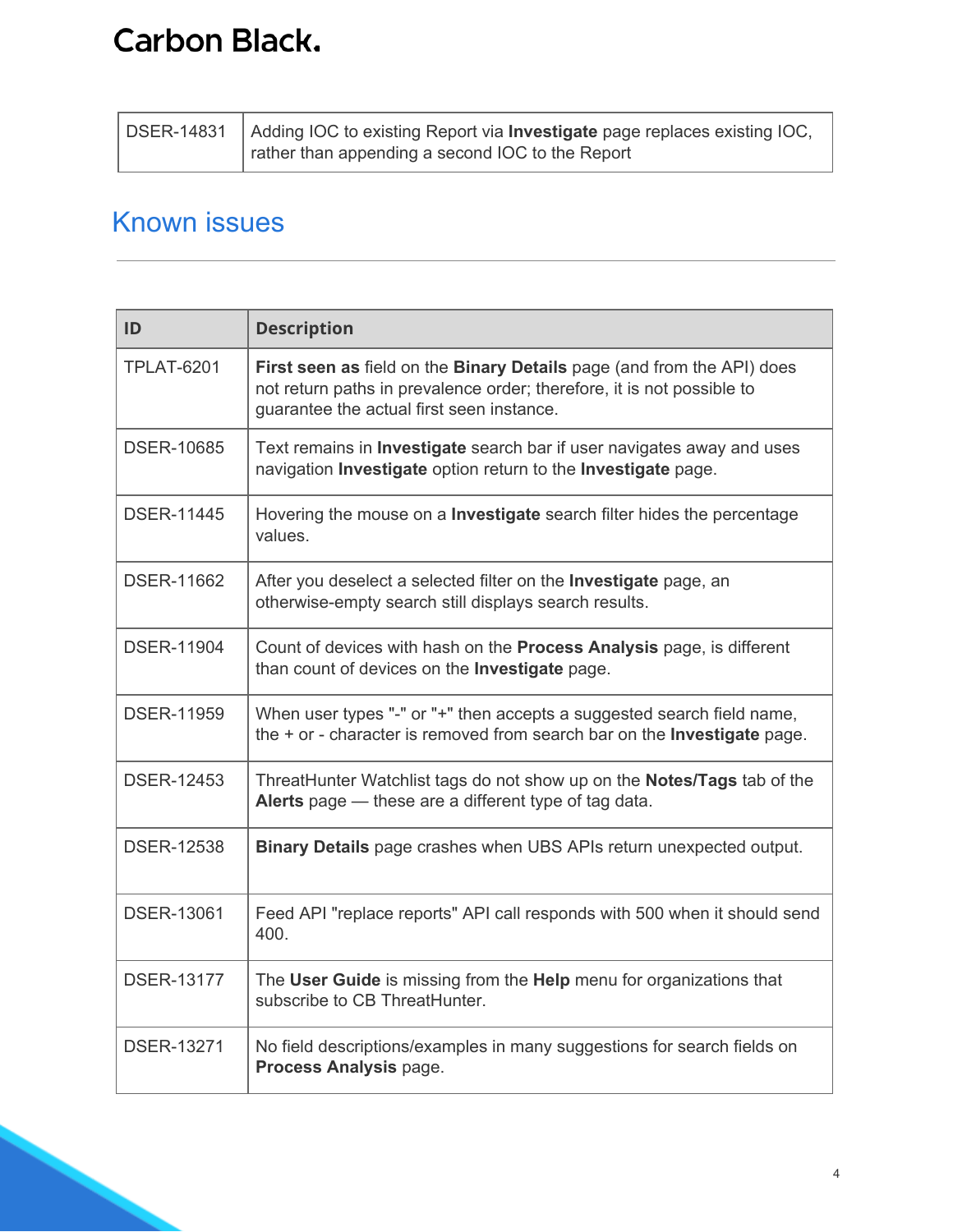| <b>DSER-13283</b> | When you search for Reports for a new Watchlist, you cannot access/add<br>a Report that was returned by the search.                                                                                               |
|-------------------|-------------------------------------------------------------------------------------------------------------------------------------------------------------------------------------------------------------------|
| <b>DSER-13295</b> | For processes that have a very large number of events, the <b>Process</b><br>Analysis page for that process can be manually reloaded to load<br>additional events until the query is completed in the background. |
| <b>DSER-13636</b> | Facets do not update when you navigate away from the <b>Investigate</b> page<br>and then navigate back.                                                                                                           |
| <b>DSER-13773</b> | Watchlist link still showing on <b>Process Analysis</b> page side panel after<br>Watchlist is deleted.                                                                                                            |
| <b>DSER-14090</b> | If CB Defense is enabled on the PSC with WSC integration enabled, and<br>you remove CB Defense, the WSC integration is not disabled.                                                                              |
| <b>DSER-14148</b> | When <b>Investigate</b> search bar overflows to multiple lines, user cannot use<br>keyboard navigation or selection.                                                                                              |
| <b>DSER-14276</b> | When user deletes a custom Watchlist from enabled <b>Watchlists</b> page,<br>results section of page reports "no watchlists enabled".                                                                             |
| <b>DSER-14758</b> | Searching by device_internal_ip returns no results for CBTH-native events<br>on the Investigate page.                                                                                                             |
| <b>DSER-14764</b> | For an organization that only uses ThreatHunter, the CB Defense icon still<br>appears in the Explorer tray and the Programs List.                                                                                 |
| <b>DSER-14832</b> | When there is only one device_group available, the /results API does not<br>return device_group and the Device Group filter group disappears from the<br>Investigate page.                                        |
| <b>DSER-15013</b> | Rule Preview links show inconsistent result counts when you use wildcards<br>on the <b>Policies</b> page.                                                                                                         |
| <b>DSER-15052</b> | More Watchlist Notification emails sent than number of Watchlist Hits or<br>Alerts.                                                                                                                               |
| <b>DSER-15187</b> | "process_publisher" searches on the Investigate page lead to signed and<br>unsigned binaries.                                                                                                                     |
| <b>DSER-15385</b> | Result count drops and rises when changing filters or terms on Investigate<br>search.                                                                                                                             |